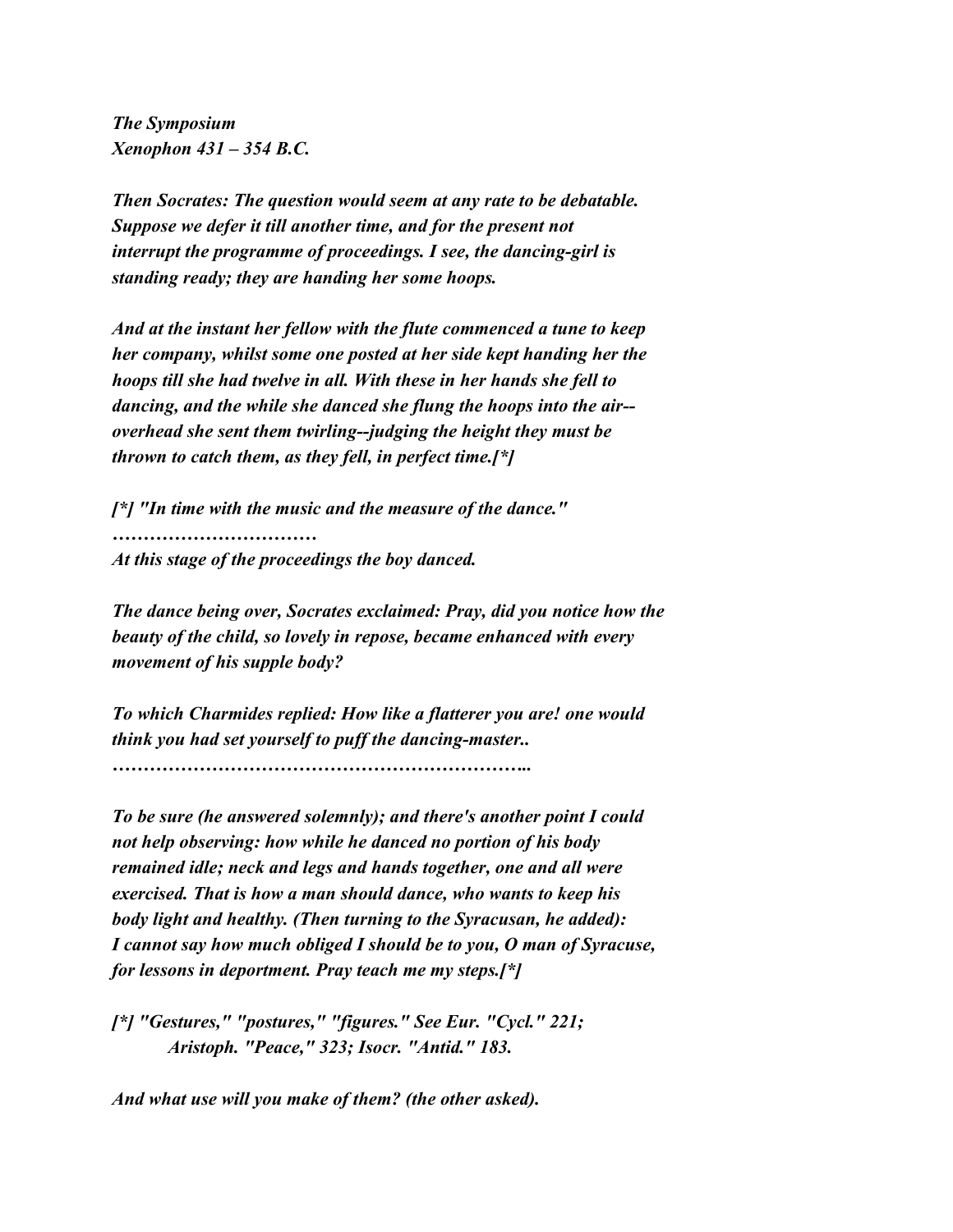*God bless me! I shall dance, of course (he answered).*

*The remark was greeted with a peal of merriment.*

*………………………………..*

*Then Socrates, with a most serious expression of countenance: You are pleased to laugh at me. Pray, do you find it so ridiculous my wishing to improve my health by exercise? or to enjoy my victuals better? to sleep better? or is it the sort of exercise I set my heart on? Not like those runners of the long race,[\*] to have my legs grow muscular and my shoulders leaner in proportion; nor like a boxer, thickening chest and shoulders at expense of legs; but by distribution of the toil throughout my limbs[\*\*] I seek to give an even balance to my body. Or are you laughing to think that I shall not in future have to seek a partner in the training school,[\*\*\*] whereby it will not be necessary for an old man like myself to strip in public?[\*\*\*\*] All I shall need will be a seven-sofa'd chamber,[\*\*\*\*\*] where I can warm to work,[\*\*\*\*\*\*] just like the lad here who has found this room quite ample for the purpose. And in winter I shall do gymnastics under cover, or when the weather is broiling under shade. . . . But what is it you keep on laughing at--the wish on my part to reduce to moderate size a paunch a trifle too rotund? Is that the source of merriment? Perhaps you are not aware, my friends, that Charmides--yes! he there- caught me only the other morning in the act of dancing?*

*[\*] Cf. Plat. "Prot." 335 E.*

- *[\*\*] Or, "resolute exercise of the whole body." See Aristot. "Pol." viii. 4. 9; "Rhet." i. 5. 14.*
- *[\*\*\*] Or, "be dependent on a fellow-gymnast." "Pol. Lac." ix. 5; Plat. "Soph." 218 B; "Laws," 830 B; "Symp." 217 B, C.*
- *[\*\*\*\*] Or, "to strip in public when my hair turns gray." Socrates was (421 B.C.) about 50, but is pictured, I think, as an oldish man.*

*[\*\*\*\*\*] See Aristot. "H. A." ix. 45. 1; "Econ." viii. 13.*

*[\*\*\*\*\*\*] Passage referred to by Diog. Laert. ii. 5. 15; Lucian, "de Salt."*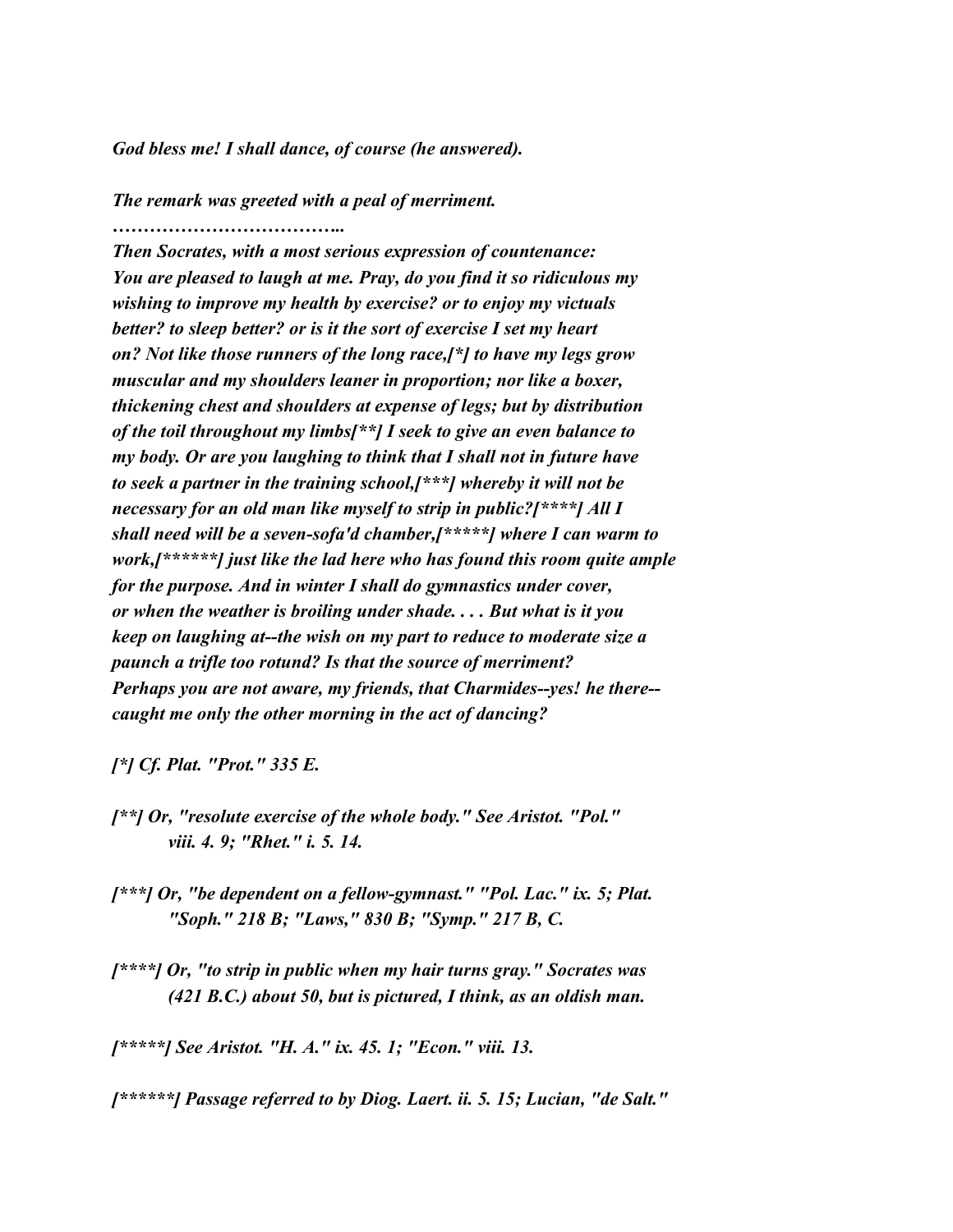*25; Plut. "Praec. San." 496.*

*Yes, that I will swear to (the other answered), and at first I stood aghast, I feared me you had parted with your senses; but when I heard your explanation, pretty much what you have just now told us, I went home and--I will not say, began to dance myself (it is an accomplishment I have not been taught as yet), but I fell to sparring, an art of which I have a very pretty knowledge.*

*……………………………………*

*Then Callias: O Socrates, do please invite me when you begin your dancing lessons. I will be your vis-a-vis,[\*] and take lessons with you.*

*[\*] Cf. "Anab." V. iv. 12.*

*Come on (the jester shouted), give us a tune upon the pipe, and let me show you how to dance.*

*So saying up he got, and mimicked the dances of the boy and girl in burlesque fashion, and inasmuch as the spectators had been pleased to think the natural beauty of the boy enhanced by every gesture of his body in the dance, so the jester must give a counterrepresentation,[\*] in which each twist and movement of his body was a comical exaggeration of nature.*

*[\*] Reading {antepedeizen}. Cf. Plat. "Theaet." 162 B; "Ages." i. 12; if vulg. {antapedeizen}, transl. "would prove per contra each bend," etc. Cf. Aristot. "Rhet." ii. 26. 3.*

## *VII*

*But on the instant those who had not assisted in the fray gave tongue, the one part urging the jester to proceed with his comparisons, and the other part dissuading.*

*The voice of Socrates was heard above the tumult: Since we are all so eager to be heard at once, what fitter time than now to sing a song, in chorus.*